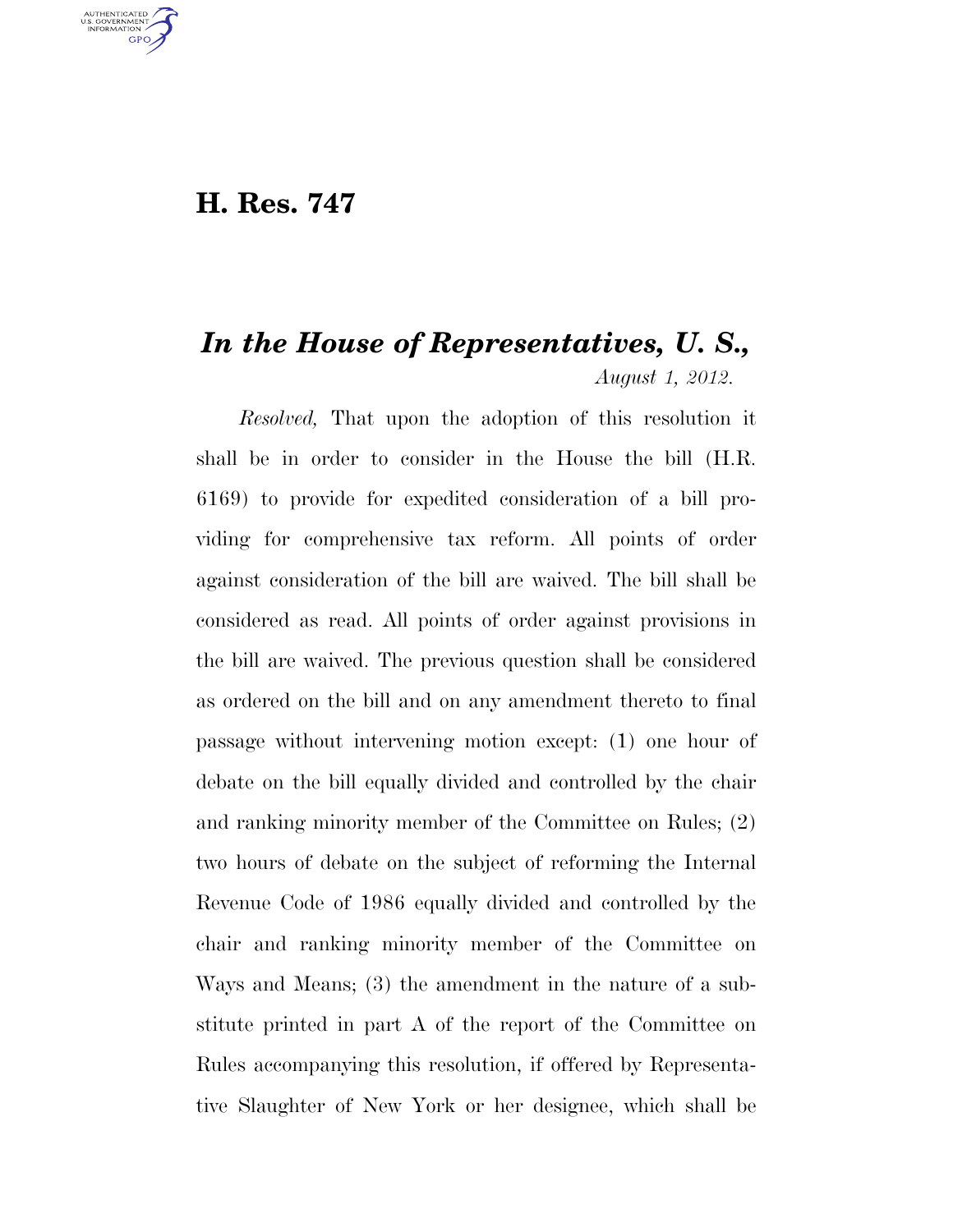in order without intervention of any point of order, shall be considered as read, and shall be separately debatable for 20 minutes equally divided and controlled by the proponent and an opponent; and (4) one motion to recommit with or without instructions.

SEC. 2. Upon adoption of this resolution it shall be in order to consider in the House the bill (H.R. 8) to extend certain tax relief provisions enacted in 2001 and 2003, and for other purposes. All points of order against consideration of the bill are waived. The bill shall be considered as read. All points of order against provisions in the bill are waived. The previous question shall be considered as ordered on the bill and on any amendment thereto to final passage without intervening motion except: (1) one hour of debate equally divided and controlled by the chair and ranking minority member of the Committee on Ways and Means; (2) the amendment in the nature of a substitute printed in part B of the report of the Committee on Rules accompanying this resolution, if offered by Representative Levin of Michigan or his designee, which shall be in order without intervention of any point of order, shall be considered as read, and shall be separately debatable for 20 minutes equally divided and controlled by the proponent and an opponent; and (3) one motion to recommit with or without instructions.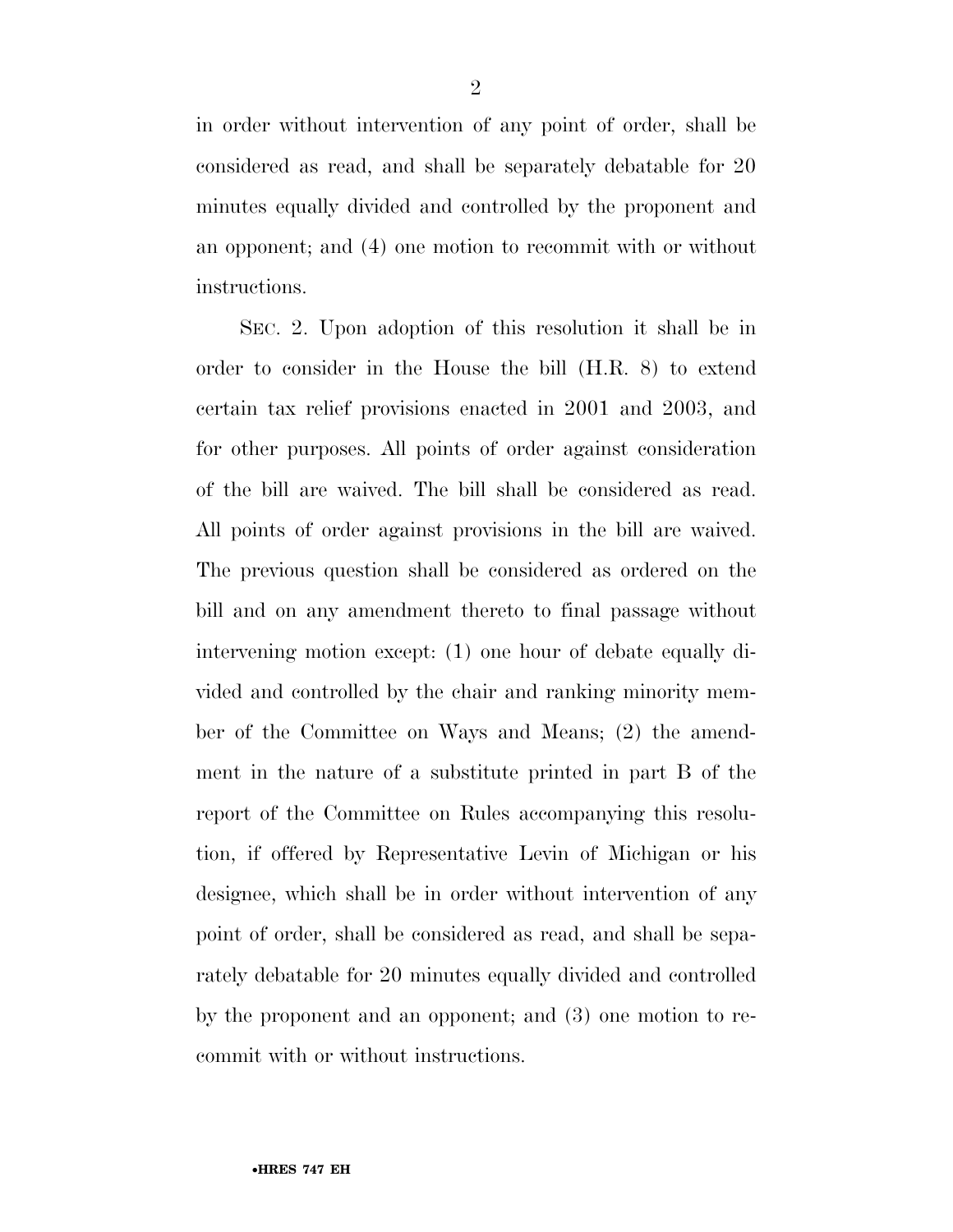SEC. 3. On any legislative day during the period from August 3, 2012, through September 7, 2012—

(a) the Journal of the proceedings of the previous day shall be considered as approved;

(b) the Chair may at any time declare the House adjourned to meet at a date and time, within the limits of clause 4, section 5, article I of the Constitution, to be announced by the Chair in declaring the adjournment; and

(c) bills and resolutions introduced during the period addressed by this section shall be numbered, listed in the Congressional Record, and when printed shall bear the date of introduction, but may be referred by the Speaker at a later time.

SEC. 4. The Speaker may appoint Members to perform the duties of the Chair for the duration of the period addressed by section 3 of this resolution as though under clause 8(a) of rule I.

SEC. 5. Each day during the period addressed by section 3 of this resolution shall not constitute a calendar day for purposes of section 7 of the War Powers Resolution (50 U.S.C. 1546).

SEC. 6. Each day during the period addressed by section 3 of this resolution shall not constitute a legislative day for purposes of clause 7 of rule XIII.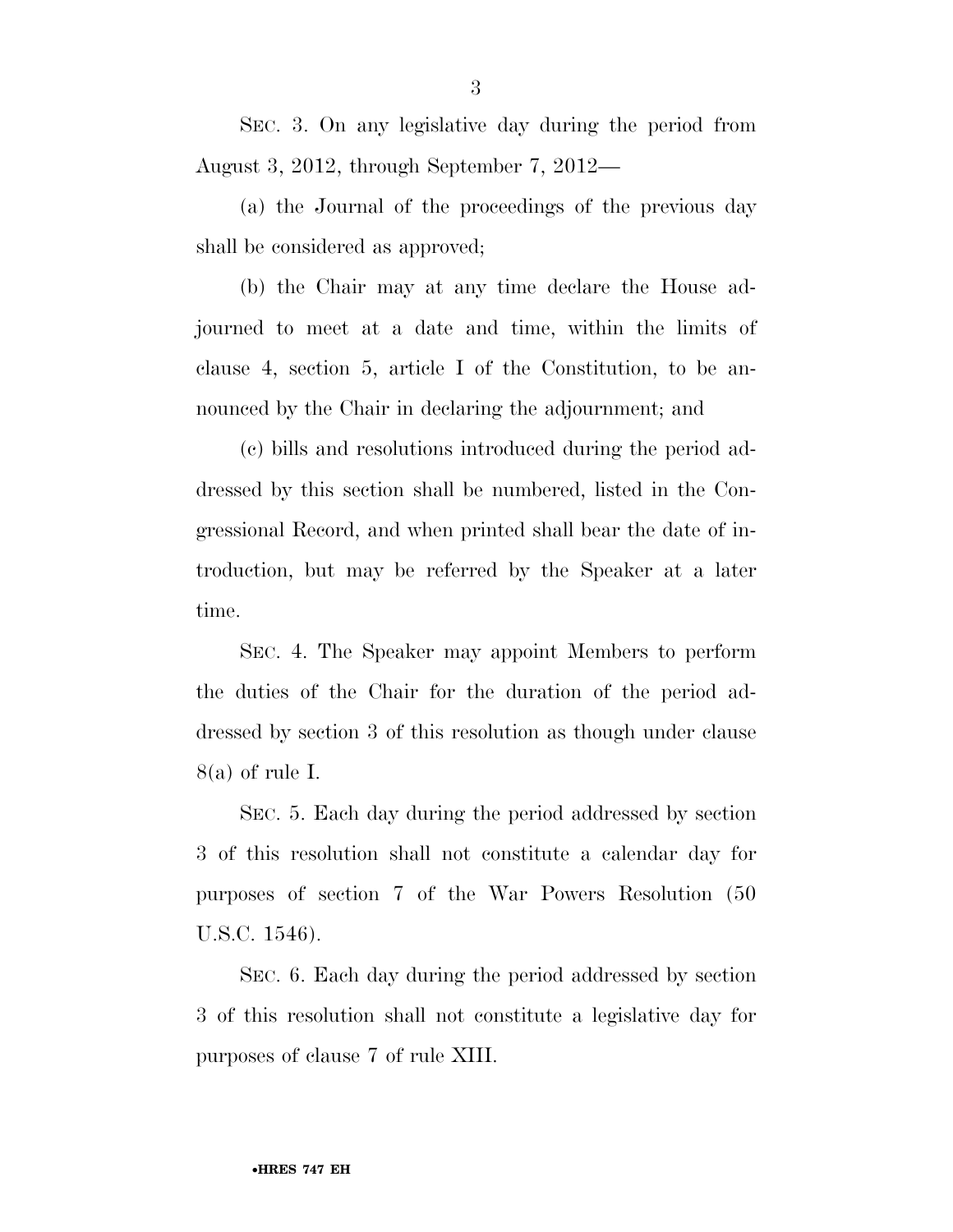SEC. 7. Each day during the period addressed by section 3 of this resolution shall not constitute a calendar or legislative day for purposes of clause  $7(e)(1)$  of rule XXII.

SEC. 8. It shall be in order at any time on the legislative day of August 2, 2012, for the Speaker to entertain motions that the House suspend the rules as though under clause 1 of rule XV.

SEC. 9. The requirement of clause 6(a) of rule XIII for a two-thirds vote to consider a report from the Committee on Rules on the same day it is presented to the House is waived with respect to any resolution reported through the legislative day of August 2, 2012.

SEC. 10. (a) In the engrossment of H.R. 8 the Clerk shall—

(1) add the text of H.R. 6169, as passed by the House, as new matter at the end of H.R. 8;

(2) conform the title of H.R. 8 to reflect the addition of H.R. 6169, as passed by the House, to the engrossment;

(3) assign appropriate designations to provisions within the engrossment; and

(4) conform provisions for short titles within the engrossment.